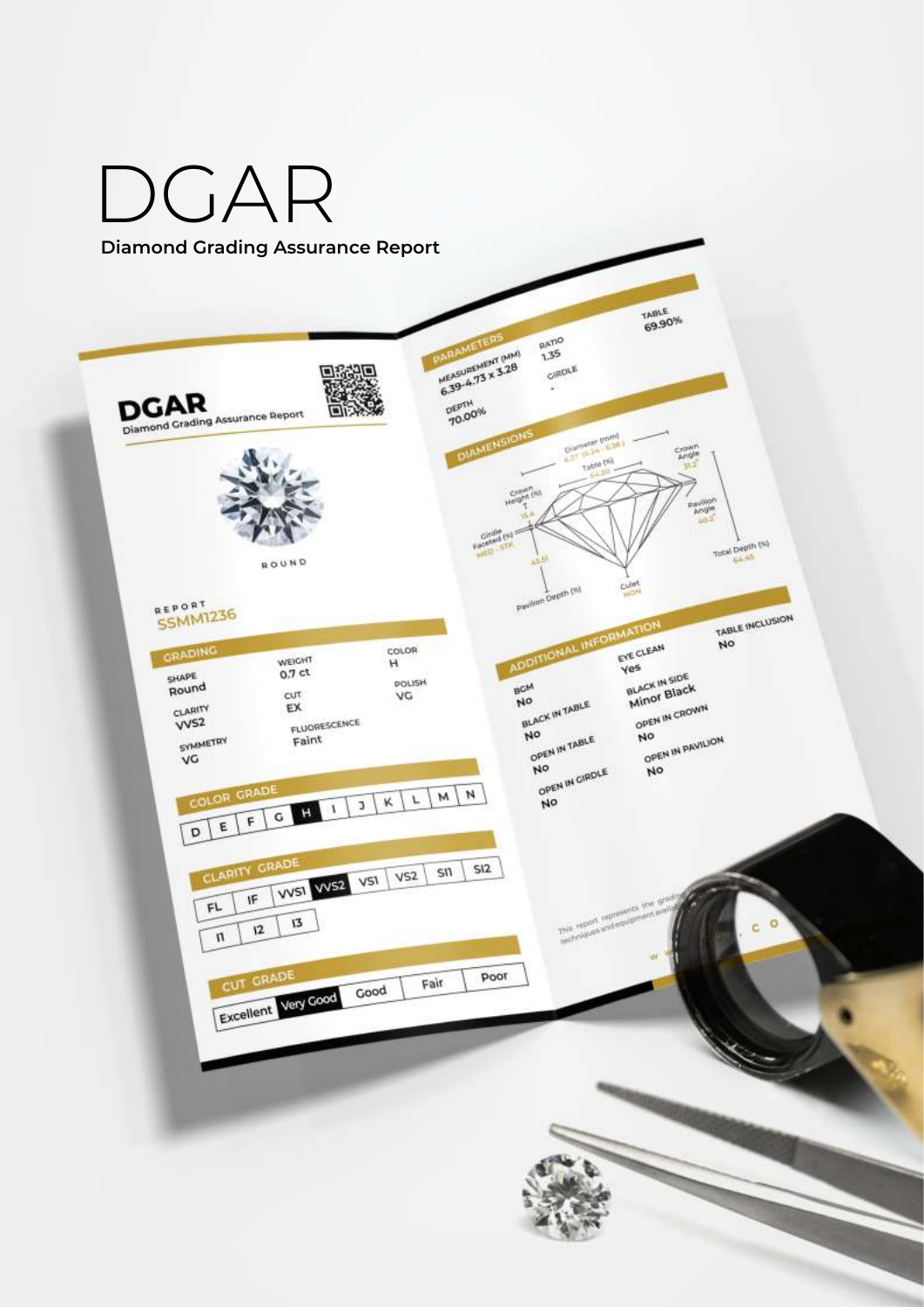Our each diamond is graded by minimum of 5 experienced GIA certified in-house grader for each grade like color and clarity, then the majority grade will be automatically considered as a final quality.

# **COLOR GRADE**

- If our color grading is F and laboratory gives Gcolor, we mention it as G+ in our website
- If our color grading is G and laboratory gives F color, we mention it as F- in our website

### **CLARITY**

- If our clarity grading is VS1 and laboratory gives VS2, we mention it as VS2+ in our website
- If our clarity grading is VS2 and laboratory gives VS1, we mention it as VS1- in our website

# **H&A**

- Perfectly and precisely cut diamonds which shows pattern of Heart and Arrows.

|     | <b>COMMENT ON WEBSITE</b> | <b>DETAIL</b> |
|-----|---------------------------|---------------|
|     | EX                        | Perfect H&A   |
| H&A | VG                        | 75% H&A       |
|     | G                         | 50% H&A       |

### **BGM**

BGM stands for Brown, Green and Milky in the diamond. Further intensity of Brown and Milky is also classified as below.

|            | <b>COMMENT ON WEBSITE</b> | <b>DETAIL</b>                |
|------------|---------------------------|------------------------------|
| <b>BGM</b> | No                        | No BGM                       |
|            | Yes                       | Either Brown, Milky or Green |

### **BROWNESS**

Perfectly and precisely cut diamonds which shows pattern of Heart and Arrows.

| <b>BROWN</b> | <b>COMMENT ON WEBSITE</b> | <b>DETAIL</b>                    |
|--------------|---------------------------|----------------------------------|
|              | No                        | No Brown                         |
|              | Slightly                  | Slightly Brown - Not Problematic |
|              | Genuine                   | Genuine Brown                    |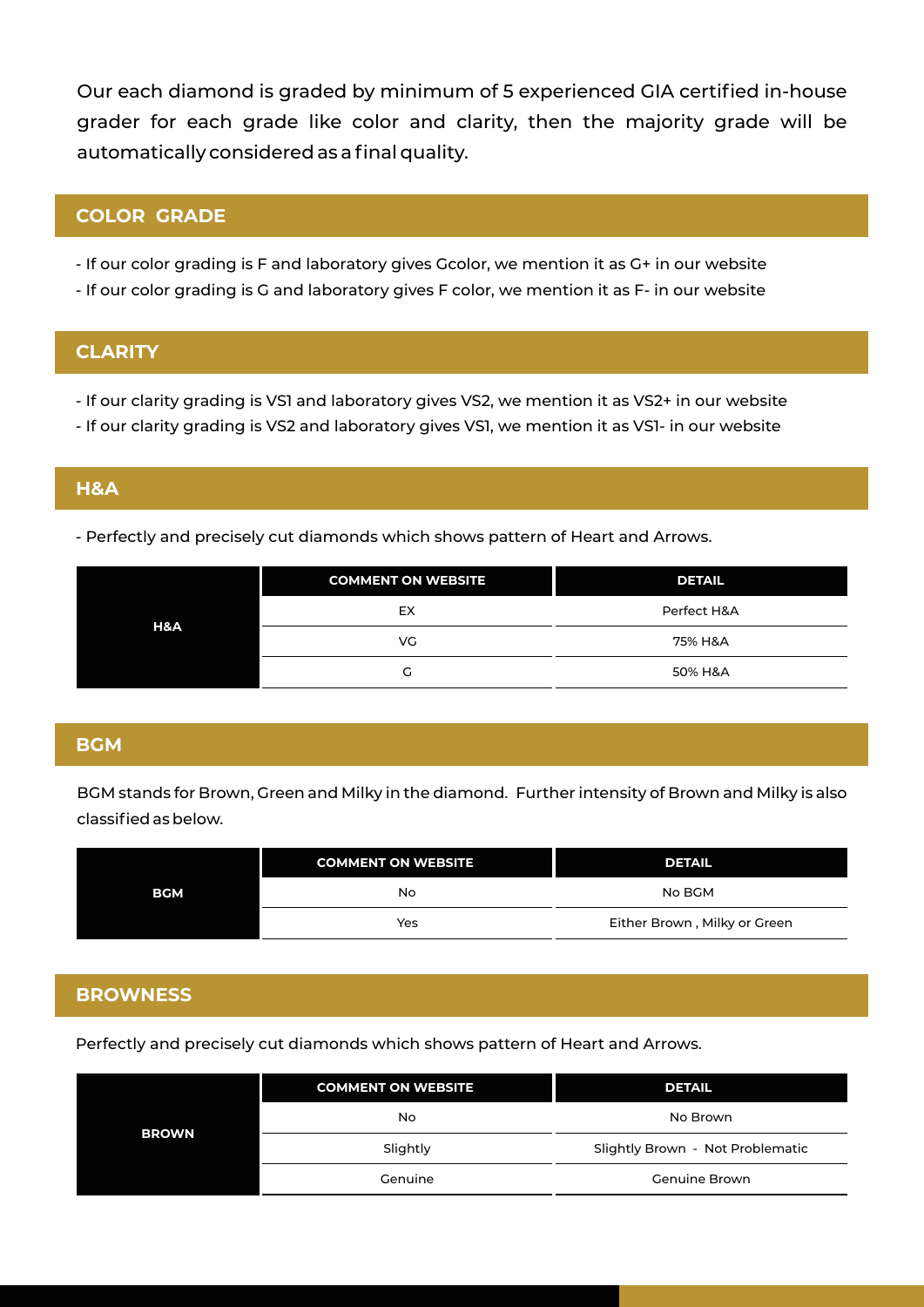## **MILKY**

Very few diamonds in our stock may have a little whiteness or cloudiness present in them. These are known as milky diamonds. Such diamonds are further classified into sub categories depending on the extent of the milky effect in them, using the below terminologies.

|              | <b>COMMENT ON WEBSITE</b> | <b>DETAIL</b>          |
|--------------|---------------------------|------------------------|
|              | No                        | No Milky               |
| <b>MILKY</b> | Slightly                  | Slightly Milky or Hazy |
|              | Genuine                   | <b>Genuine Milky</b>   |

# **EYE CLEAN**

Inclusions not visible by naked eye is considered as Eye clean diamond.

|                  | <b>COMMENT ON WEBSITE</b> | <b>DETAIL</b>  |
|------------------|---------------------------|----------------|
| <b>EYE CLEAN</b> | Yes                       | 100% Eye Clean |
|                  | No.                       | Not Eye Clean  |

# **BLACK INCLUSION (NATTS)**

It is very much essential to know about black inclusion, its size and position compare to other inclusion.

#### **BLACK C - BLACK IN CENTRE**

| <b>BlackC</b> | <b>COMMENT ON WEBSITE</b> | <b>DETAIL</b>          |
|---------------|---------------------------|------------------------|
|               | No                        | No Black in Centre     |
|               | Minor                     | Minor Black in Centre  |
|               | Medium                    | Medium Black in Centre |

## **BLACK S - BLACK IN SIDE**

| <b>BlackS</b> | <b>COMMENT ON WEBSITE</b> | <b>DETAIL</b>            |
|---------------|---------------------------|--------------------------|
|               | No                        | No Black on the Side     |
|               | Minor                     | Minor Black on the Side  |
|               | Medium                    | Medium Black on the Side |

# **TABLE INCLUSION**

It describes the position of inclusion in the center of table, whether its white or black.